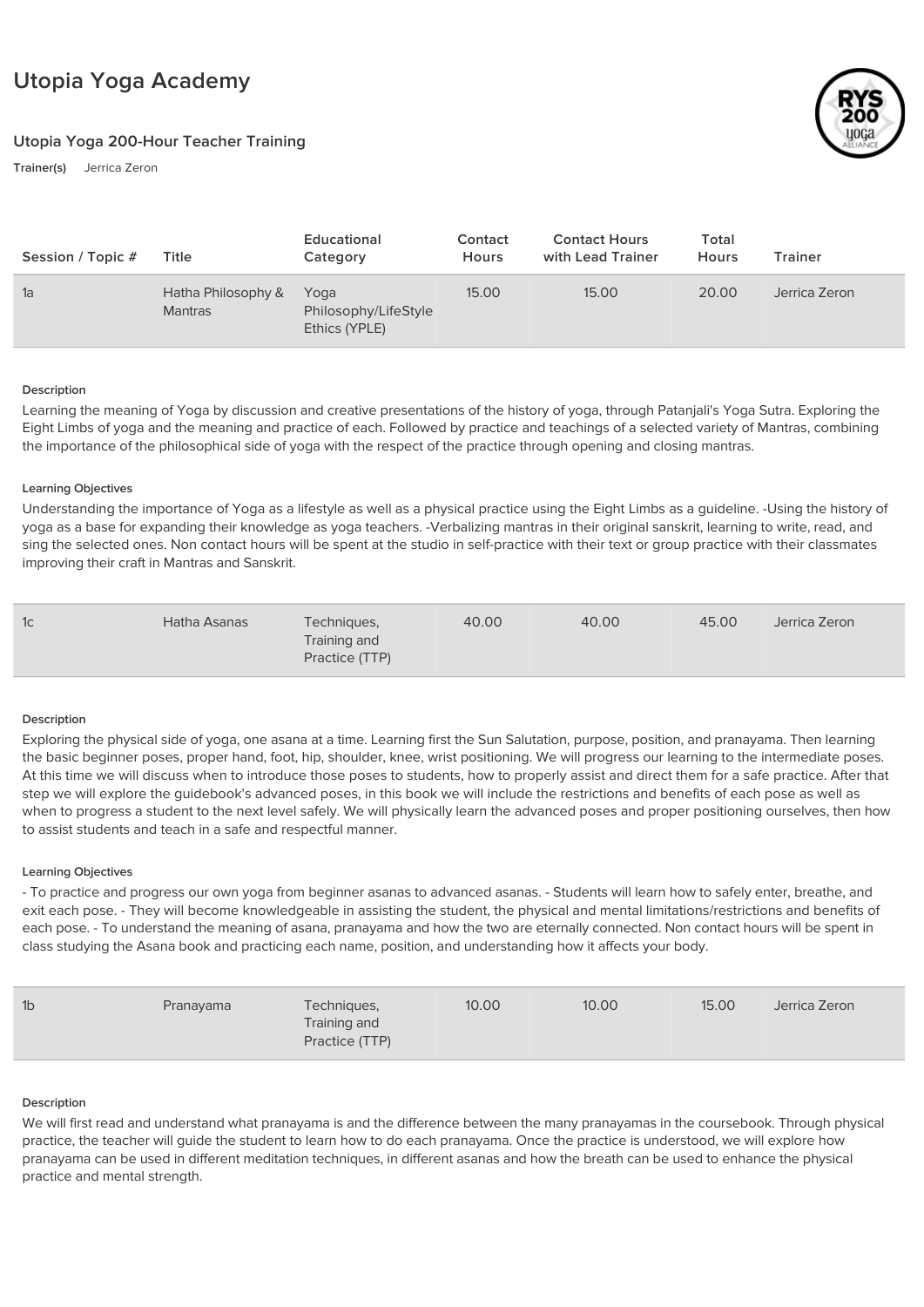## Learning Objectives

Understanding what pranayama is. Acknowledge how each pranayama is practiced in our body and why. We will know the uses, benefits and limitations of each breathwork and in which asana or practice each pranayama is best used for/in. Non contact hours will be spent at the studio studying your Pranayama text and understanding how to perfect each breath practice.

| 2a | Vinyasa Flow &<br>Variations | Techniques,<br>Training and<br>Practice (TTP) | 15.00 | 15.00 | 20.00 | Jerrica Zeron |
|----|------------------------------|-----------------------------------------------|-------|-------|-------|---------------|
|    |                              |                                               |       |       |       |               |

#### Description

Exploring the expansive world of yoga by reading and understanding what Vinyasa is, the variety of asanas and physical variations of each pose through descriptions and examples in our coursebook. We will physically practice these flows and variations while learning the body, breath, and mental benefits and limitations of each. This will mix theory and practicum by learning how to flow from pose to pose in the body and breath, and instruct/adjust others alignment and breath to insure a safe and proper practice.

#### Learning Objectives

Understanding what Vinyasa is, the variations of each asana and how to practice with proper alignment, breath and self awareness. The student will practice flows instructed to them by the teacher and be able to create their own Vinyasa flow using asana variations for different level of student practice. Non contact hours will be spent in the studio on self practice and perfecting the craft of Vinyasa asanas and sequences.

| 2b<br>Anatomy & Asana<br>Anatomy &<br>Physiology (AP)<br>Benefit and<br>Restriction | 10.00 | 10.00 | 15.00 | Jerrica Zeron |
|-------------------------------------------------------------------------------------|-------|-------|-------|---------------|
|-------------------------------------------------------------------------------------|-------|-------|-------|---------------|

#### Description

Through visual, text, and auditory learning, an overview of the anatomy will be taught. Descriptions of each muscle, ligament, fascia and joints will be taught and presented in the coursebook. A following instructional video will be shown as to how each muscle is affected in our physical yoga practice. We will physically practice asanas and text the student on which body part (muscle, bone, vertabrae) is active in that asana. General benefits and limitations will be written in the coursebook along with a visual aid of a body in that pose. We will discuss injury and pregnancy limitations in asanas as well. A full understanding of the body, how it is affected in yoga and why it is important to know anatomy to avoid injury and safe practice.

## Learning Objectives

Understanding of the human anatomy will be achieved through text, visual and hands on practice. Students will know which muscles are affected in which asanas, as well as the limitations and benefits on the body in each pose. Students will understand and be able to instruct during their practicum why we are practicing that asana and how it affects our body. Non-contact hours will be spent at the studio, reading the text and studying the anatomy, then reflecting on how our body is affected in each asana.

| 2c | Hot Yoga Benefits Anatomy &<br>& Restrictions | Physiology (AP) | 10.00 | 10.00 | 10.00 | Jerrica Zeron |
|----|-----------------------------------------------|-----------------|-------|-------|-------|---------------|
|    |                                               |                 |       |       |       |               |

#### Description

At our studio we teach Hot Hatha, Vinyasa and YIN, and understand the importance of teachers knowing the difference of practicing in a Hot room vs a regular temperature room. Through coursebook reading and auditory explanation, the students will learn how the body, heart rate and respiratory system is affected when practicing Hot Yoga.

#### Learning Objectives

An understanding of the effect a higher temperature and humid room has on the body, heart rate, and respiratory system. Students will be aware and able to instruct and identify the benefits and limitations of practicing Hot Yoga.

| 3a | Yin Yoga   | Yoga                 | 15.00 | 15.00 | 15.00 | Jerrica Zeron |
|----|------------|----------------------|-------|-------|-------|---------------|
|    | Philosophy | Philosophy/LifeStyle |       |       |       |               |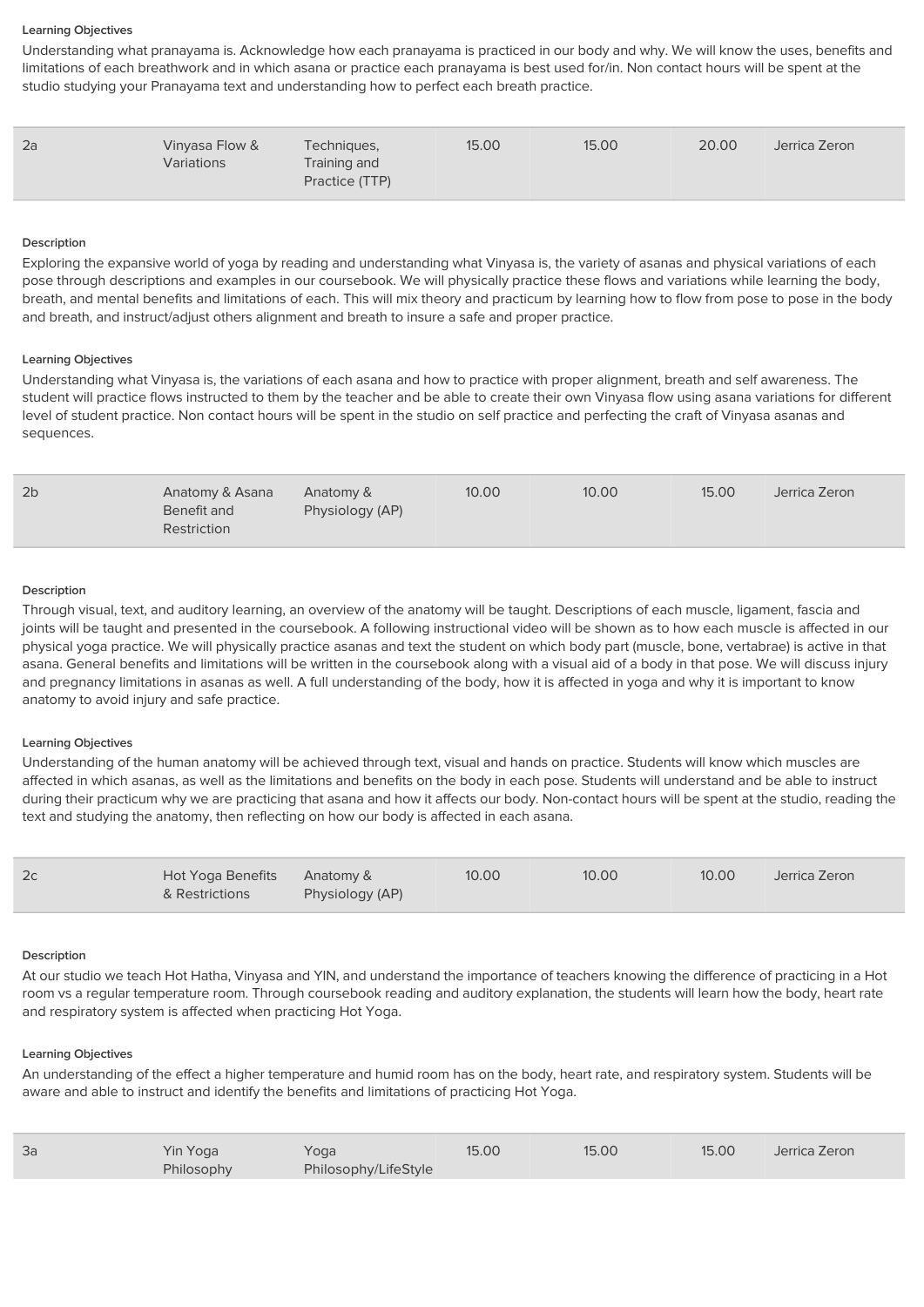Ethics (YPLE)

## **Description**

Reading and understanding what Yin Yoga is, the history and philosophy through coursebook text and auditory description. The student will comprehend the purpose of YIN in our bodies and minds, how it affects our nervous system, endocrine system, meridian system and fascia as well as deep breathing techniques. Through text we will know this practice is one for the body and mind with complex understanding of the importance of breath, auditory guidance, and length of practice.

#### Learning Objectives

We will come to understand how YIN affects our body and mind. Students will comprehend and be able to communicate the in-depth and essential body work that focuses on the yin parts, such as fascia connective tissue, joints and ligaments. No yoga form can work as deeply and equally on both "body and mind" as yin does. Here we work with the physical body as a powerful tool to reach our "mind" and reach silence, security and overall.

| 3 <sub>b</sub><br>25.00<br>30.00<br>15.00<br>Yin Yoga<br>Jerrica Zeron<br>Techniques,<br>Training and<br>Practice (TTP) |  |
|-------------------------------------------------------------------------------------------------------------------------|--|
|-------------------------------------------------------------------------------------------------------------------------|--|

#### Description

Through coursebook work, auditory, visual and practical learning, you will gain knowledge about yin yoga's different sitting and lying positions, how you can personalize these and their physical effect on the body. Effects on the nervous system, the body's energy flow and the structure of internal organs as well as fascia joints and ligaments. We will review how the physical body together with your mood creates a whole through yin yoga. We review basic breathing techniques, as well as flow and instructional techniques for yin yoga. What is about how to create beautiful transitions, builds harmony and balance in the class structure, so that it generates silence and recovery in the participants' bodies.

#### Learning Objectives

Understanding of Yin, the effects on the body and mind, the ability to convey the correct guides in YIN asanas including the Meridian system, The nervous system, Endocrine system, Fascia, Breathing and diaphragm function, Breathing techniques, and Meditation exercises. You will be able to guide students to a calm and correct practice allowing them to stretch deeply, breathe deeply and progress their physical and mental practice.

| 3c<br>Teaching<br>Techniques -<br>Assisting and<br>Guiding | Teaching<br>Methodology (TM) | 25.00 | 25.00 | 25.00 | Jerrica Zeron |
|------------------------------------------------------------|------------------------------|-------|-------|-------|---------------|
|------------------------------------------------------------|------------------------------|-------|-------|-------|---------------|

#### **Description**

During the training of the Utopia Yoga instructor, we start from a physics dynamic part where Hatha and Vinyasa yoga are included as well as a mental and more oriented part where yin yoga, meditation and breathing takes more place. During the pedagogical part, we emphasize increasing the understanding of the so important balance between these two energies (yin and yang) and the connection between body and mind. Important aspects of the future yoga teacher and further on how to teach yoga to others.

#### Learning Objectives

Here you will learn how to create yoga flows and make class based on the needs of different target groups. You get tools on how to develop your role as a yoga teacher, both physically and mentally, and how to successfully lead others in their yoga training. You are guided in keeping an open and reflective dialogue on all issues that may come on and off the mat at work as a yoga teacher. The knowledge you gain in traditional yoga, physics and philosophy in combination with contemporary research gives you a platform where you can explore how yoga makes us feel better in our modern times. Utopia Yoga encouraged creative, modern and humble leadership. We want to give the participants a freedom and ability to develop their own and creative expression.

| 4a | Find Your Flow | NA - Supplemental<br>Training | 0.00 | 0.00 | 5.00 | Jerrica Zeron |
|----|----------------|-------------------------------|------|------|------|---------------|
|    |                |                               |      |      |      |               |